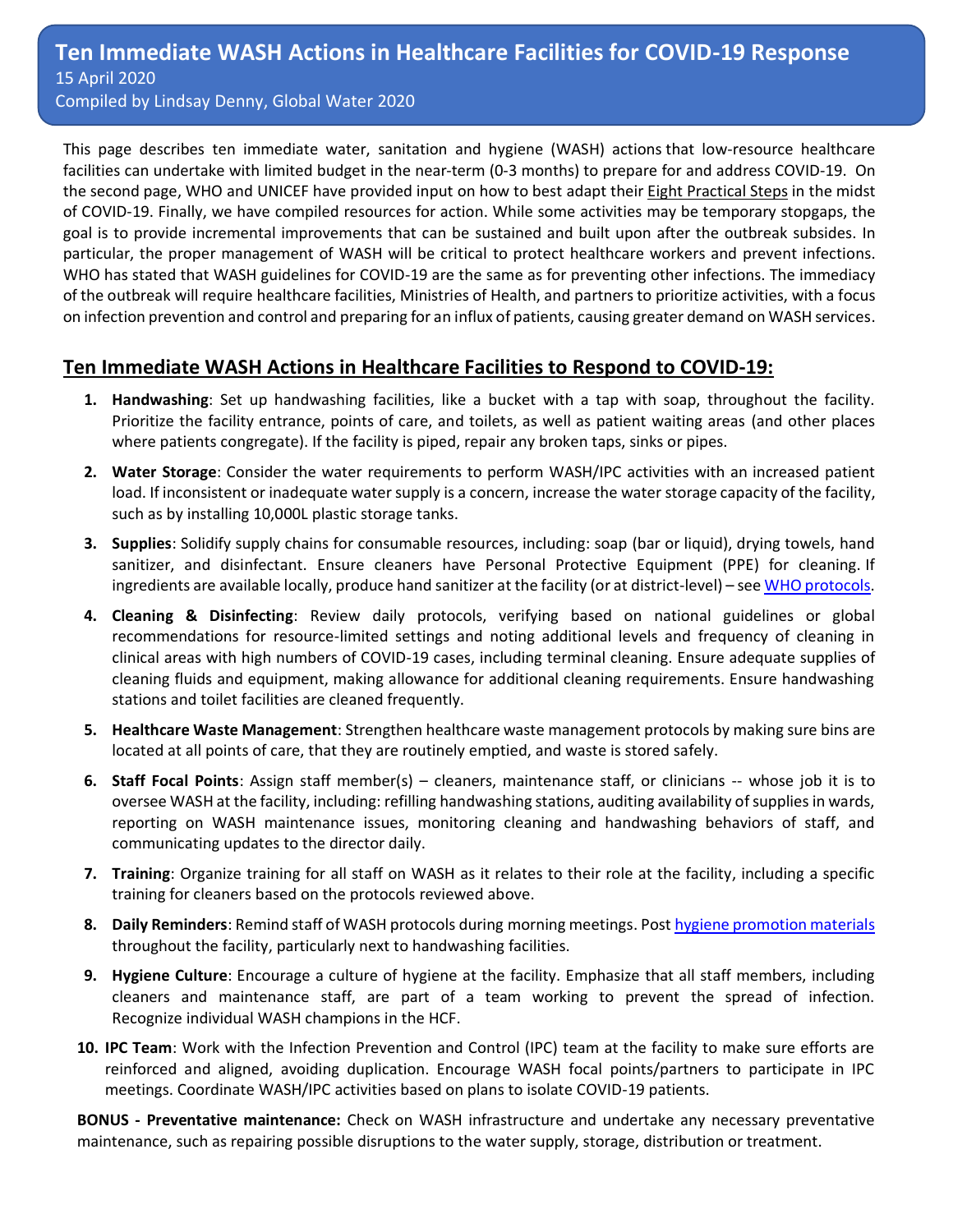# **WHO/UNICEF: WASH in HCF in the Context of COVID-19 and in Support of Sustained Improvement**

Key recommendations from WHO & UNICEF on how their **Eight Practical Steps** for countries to achieve WASH in healthcare facilities can be adapted in the face of COVID-19:

- **Advocate for inclusion of WASH in national COVID-19 response and funding plans.** Adequate and sustainable WASH is fundamental to preventing spread and treating those infected with COVID-19. Financial and human resources should be dedicated to improving WASH services in healthcare facilities and making hand hygiene facilities available to all in public places. At the national level, this means WASH actors engage with and inform health sector colleagues in budgeting and operationalizing such interventions.
- **Improve hand hygiene practices (including increasing access to hand hygiene facilities) infrastructure and training (including financial contribution)**. This will support frequent and effective hand hygiene action at the right times (point of care access in particular), using appropriate techniques. It also means that WASH workers (hygiene promoters, sanitation workers, health care waste workers) have access to hand hygiene facilities and understand the correct hand hygiene actions and timing.
- **Improve and maintain infrastructure**. This will provide sufficient and safe drinking water (to support the dignity of health care staff and communities), adequate and accessible toilets (including separate facilities for confirmed and suspected cases of COVID-19 infection), safe management of health care waste (including increasing capacity to segregate and treat additional waste generated through COVID-19 activities) and proper cleaning and disinfection (COVID-19 can be inactivated in one minute using common disinfectants). Using the WASH FIT tool "essential indicators" allows for quickly identifying key gaps and implementing improvement plans.
- **Empower and train staff/develop the health workforce** (may require financial contribution). This will address other areas of WASH including safe management of health care waste, safely managed sanitation, and ensuring that sanitation and waste workers have the proper protection, training and permission to keep safe and to continue to perform their work.
- **Engage local governments and communities to mobilize resources and action to implement key WASH activities.** Local government, civil society and existing community groups have an important role to play in making immediate WASH improvements, demonstrating good hand hygiene and mobilizing local funds to make quick, low-cost WASH improvements (e.g. portable hand hygiene and drinking-water stations).

#### **To achieve these actions in the long-term:**

- Set targets/define roadmap;
- Establish standards & accountability mechanisms
- Conduct operational research & share learning

For more information including COVID-19 related documents, visit the global WASH in HCF knowledge portal: [www.washinhcf.org.](http://www.washinhcf.org/)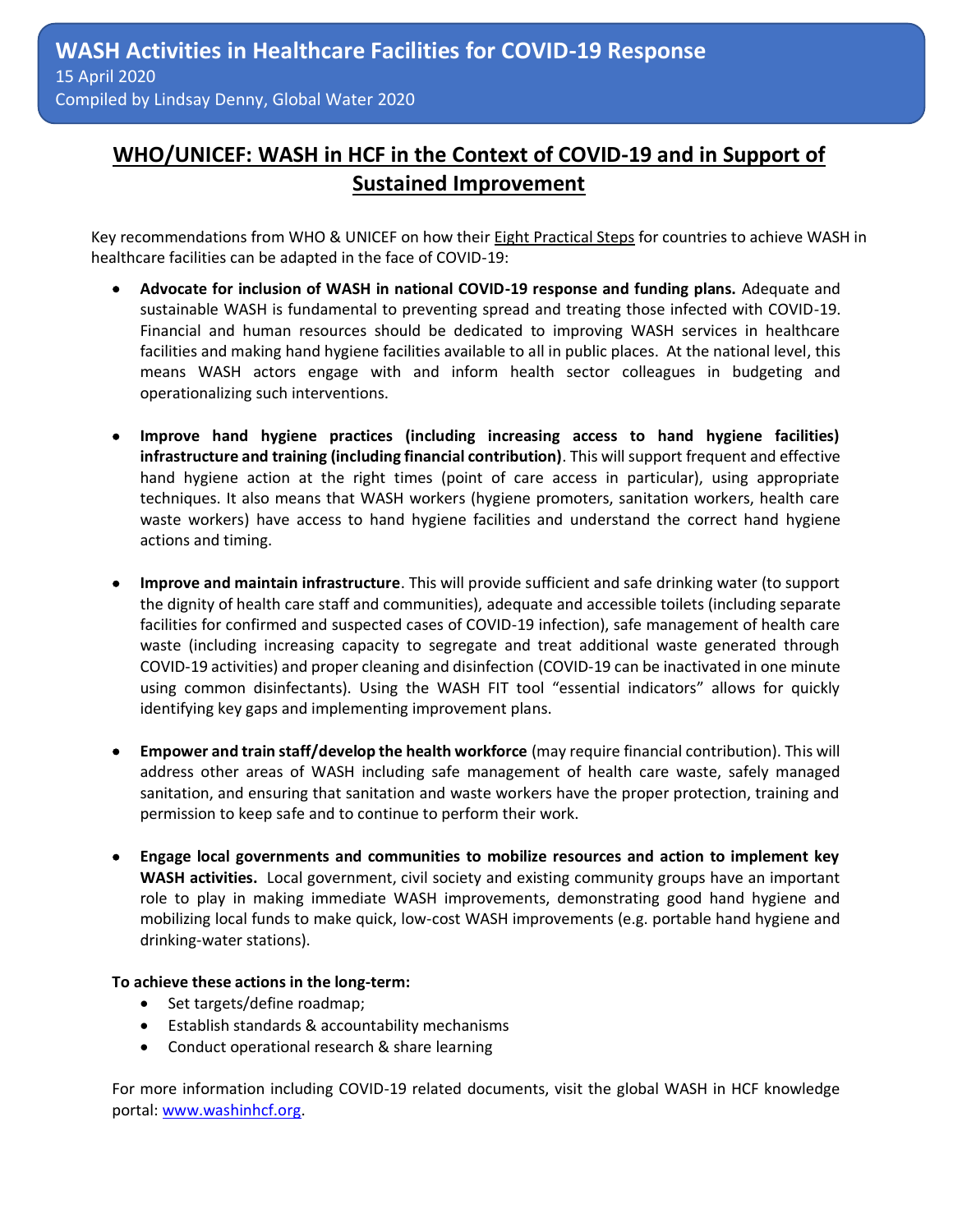### **Resources for WASH in Healthcare Facilities and COVID-19**

| Water, sanitation, hygiene (WASH) and<br>waste management for the prevention of<br><b>COVID-19</b>                                         |              |
|--------------------------------------------------------------------------------------------------------------------------------------------|--------------|
| Updated Technical Note-2 <sup>nd</sup> edition<br>6 April 2020                                                                             |              |
| Environment<br>1. Introduction and background<br>1.1 (CNO) 18 causes of transmission.                                                      | a<br>×       |
| 1.2 Rendelmon of the COSTS 18 since in Africans water. Same can't starge and on surfaces<br>1.3 lafels managing warmeater and forcal wide. | ×<br>٠       |
| 1.4 forestrain water complete sale                                                                                                         |              |
| 2. MADE in health care achieve.<br>2.1 Hand hugaran practices                                                                              |              |
| 2.2 Secretarian and plumbing                                                                                                               |              |
| 2.3 Tusters and the handling of Sanies                                                                                                     |              |
| 24 Emptying latitions and holding tunis, and hamperting exercis off-site                                                                   |              |
| 2.5 late management of health care waite.                                                                                                  |              |
| 14 Environmental choring and laundry                                                                                                       |              |
| 17 lably disening of groywater or water from washing FPE, surfaces and floors                                                              |              |
| J.B late transportant of deal kodes                                                                                                        |              |
| 5. Elementerations for Wildel prections in benew and someworkers<br>3.1 Fand Program general recommendations                               | ٠<br>×       |
| 3.3 Nord hughest materials                                                                                                                 | $\mathbf{r}$ |
| 5.3 Water quality and quantity requirements for handworking.                                                                               | ×            |
| 3.4 Handsweeking Techlic exhibits.                                                                                                         | E1           |
| 3.5 Transmore and hunding requirements for agreets.                                                                                        | Ħ            |
| 1.6 Management of works generated at fusine                                                                                                | 12           |
| Earliersmann,                                                                                                                              | <b>NA</b>    |

*WHO/UNICEF WASH in HCF & COVID-19 Resources*

- [WASH Guidance for COVID-19 Prevention \(Updated 7 April 2020\)](https://www.washinhcf.org/wp-content/uploads/2020/03/WHO_UNICEF_WASH_COVID19_EN_7April_Approved.pdf) This WHO/UNICEF document provides updated information from WHO and UNICEF on WASH, including WASH in HCF, in response to COVID-19.
- [Guidance note on WASH & IPC](https://www.unicef.org/media/66386/file/WASH-COVID-19-infection-prevention-and-control-in-health-care-facilities-2020.pdf) (23 March 2020) This UNICEF document for country and regional staff walks through key actions for WASH and IPC during COVID-19 response.
- [Webinar on Water & COVID-19](https://www.washinhcf.org/resource/covid-19-webinar-series-water/) (9 April)
- [Webinar on Healthcare Waste Management & COVID-19](https://www.washinhcf.org/resource/covid-19-webinar-series-hcwm/) (14 April)
- Future Webinars on Hand Hygiene (16 April); Environmental Cleaning (21 [April\); Sanitation \(23 April\)](https://www.washinhcf.org/wp-content/uploads/2020/04/WATER_WASHFIT__SEMINAR_SERIES_V1_ISSUE.pdf)

#### [IPC Guidance for COVID-19 \(Interim 19 March 2020\)](https://www.who.int/publications-detail/infection-prevention-and-control-during-health-care-when-novel-coronavirus-(ncov)-infection-is-suspected-20200125)

This document provides information from WHO on infection prevention and control (IPC) in response to COVID-19. WASH partners are encouraged to work with IPC colleagues.

| Infection prevention and control during health.<br>care when COVID-19 is suspected                                                                                                                                                                                                                                                                                                                                                                                                                                                                                                                                                                                                                                                                |                                                                                                                                                                                                                                                                                                                                                                                                                                                                                                                                                                                                                                                                                                                                                  |
|---------------------------------------------------------------------------------------------------------------------------------------------------------------------------------------------------------------------------------------------------------------------------------------------------------------------------------------------------------------------------------------------------------------------------------------------------------------------------------------------------------------------------------------------------------------------------------------------------------------------------------------------------------------------------------------------------------------------------------------------------|--------------------------------------------------------------------------------------------------------------------------------------------------------------------------------------------------------------------------------------------------------------------------------------------------------------------------------------------------------------------------------------------------------------------------------------------------------------------------------------------------------------------------------------------------------------------------------------------------------------------------------------------------------------------------------------------------------------------------------------------------|
| Interim-puidance<br>19 March 2020                                                                                                                                                                                                                                                                                                                                                                                                                                                                                                                                                                                                                                                                                                                 | held Health<br>roanization                                                                                                                                                                                                                                                                                                                                                                                                                                                                                                                                                                                                                                                                                                                       |
| batgrazd                                                                                                                                                                                                                                                                                                                                                                                                                                                                                                                                                                                                                                                                                                                                          | 1. Excertes misso, carlo increasting, and<br><b>AND CONTACT</b>                                                                                                                                                                                                                                                                                                                                                                                                                                                                                                                                                                                                                                                                                  |
| and control (IPC) strutupes for new orbers COVED-19 as<br>expected. It has been adapted from WOET+ feebolism<br>perceive ad cased during leads can be probably of<br>cabined case of Middle Fast engineers southern<br>conserves (MERKEV) introduc," hand us correc-<br>knowledge of the steatest and experience with screen acots.<br>trainable conditions (Stablis and MERS.)<br>\$100 mill system dans constituted that a new information<br>homes stability<br>This guidean is introdul for builds can tradiery (IR/We).<br>both can manager, and BR' tours at he facility level his<br>A is also relevant for national and abstick percental kriefs.<br>Full publican as a widely from Width?                                                | almost allows in only requires of position<br>COVEN-19 and intensions industries of potentia with<br>stage-red denner in or area seasony from other patients<br>(seen) years it. To he from the early identification of copyr<br>of sugarind COVID-19. hands care hadding should<br>memoran BCWs to have a high level of chistoal<br><b>KINDS RIGHT</b><br>whall that a work experience instead as the<br>٠<br>entropy to the facility, automatike majority and<br>leating the san of governing provisions and<br>٠<br>accelerate in the projections defeative. Phone<br>arke to the Lindsa Datterliness for June<br>attention with companies above ALLIS BA 2D for<br>and defeatures and<br>. And right in public areas transacting symptomatic |
| Principles of IPC strategies avenuited with<br>beauty cars for acanacted COVO, 19.                                                                                                                                                                                                                                                                                                                                                                                                                                                                                                                                                                                                                                                                | pension to also DCWs<br>Manuf Anglerie textil originated is hopping and insected<br>prevention moments.                                                                                                                                                                                                                                                                                                                                                                                                                                                                                                                                                                                                                                          |
| To achieve the highest level of effectiveness in the strip man<br>to the COVID-1P callered, string the strategies and practices<br>completely to the december on W. expenses with a<br>delivered and manual toyot or at long an IPC fund away.<br>dentifi by to place and experiments the national and business<br>axior recognises" is consum when \$97 a board at<br>instance. It is orbital to put by possing that at host<br>mission registrates for \$91, als in place as well as<br>possible, from at the natural and facility level, and in<br>productly perspect to the full achievement of all experiments.<br>of the ONC wate commences according to least minister."<br>BY strategies to provest at lost transitionist is boddly cars: | 1. Applying structural provestions for all painters<br>Resolved prescriptions trackable hand and respiratoria lingitime.<br>We are of summarizes painting production equipment of FES<br>protecting to a finite purchased children and in a series on and a<br>new meageant, prize bath, exclusively chairs,<br>and annitrames of paintenance agripment.<br>Encay that the Editoring manuscare business measures are<br>mi<br>٠<br>means that all patients arene than most and involt-<br>Artifa a disease of effects reflects colourbidge on structures.                                                                                                                                                                                        |
| antique on hole for following<br>1. counting lenge, just a monocities, and some 1.<br>camit instaling person, with morestal<br>CONTRACTOR<br>1 and ting resident presentions for all parts into<br>1. Well-moving crame address encaders<br>information and content costs, whenever applicable.<br>antures presenting it for seasonal more of<br>contracts and<br>A. Marketering administrative controls.<br>7. same an instrumental and engineering controls.                                                                                                                                                                                                                                                                                    | a offer a modest read to nature with seasonal<br>(17) (D.) I while they are in training public seven or<br>in a shorting means.<br>. pellos last hypes alla constitutionera<br><b>And Marketing</b><br>MCW: claudi spok WHI's My 7 Monem for Reef.<br>Hugaia: garoach belize waching a petent, lether ata-<br>cline of neight introduct is anythinged, after examine to<br>holy this, eller nonhing suistine, and also mainlag a<br>polarit's nationalizer."<br>. Isn't hopes include either channing bank with<br>as all chall based band rub or with a per and make<br>district investment who are well and of hands and<br>ad notes what the top                                                                                              |

*Local Production of Alcohol-Based Hand Rub for Health Facilities*

- [Frequently Asked Questions](https://www.washinhcf.org/wp-content/uploads/formidable/3/FAQs-ABHR-production.pdf) This FAQ document focuses on the practical aspects of setting up local production of alcohol-based hand rub for healthcare facilities.
- [Webinar](https://www.youtube.com/watch?v=M7rR6RZoONA) (December 2019) A recording of the webinar on the Makerere University/CDC project on the local production of alcohol-based hand rub for healthcare facilities in Uganda.
- [WHO Handrub Formulation](https://www.who.int/gpsc/5may/Guide_to_Local_Production.pdf)



#### [Best Practices for Environmental Cleaning in Healthcare Facilities in Resource-](https://www.cdc.gov/hai/pdfs/resource-limited/environmental-cleaning-508.pdf)[Limited Settings](https://www.cdc.gov/hai/pdfs/resource-limited/environmental-cleaning-508.pdf)

This CDC document discusses best practices that can be used in preparation of the COVID-19 outbreak, including protocols, policies, and monitoring.